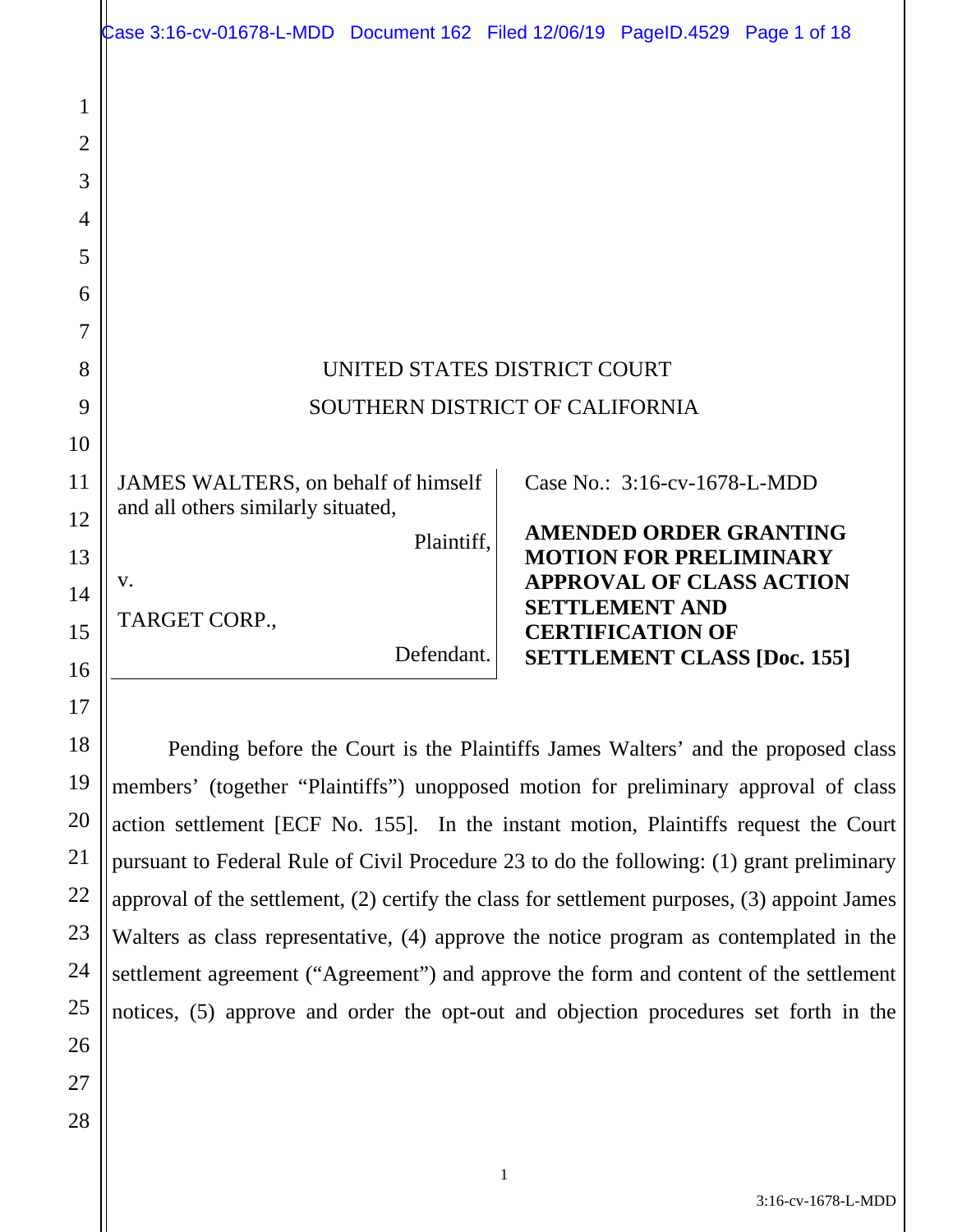2 3 4 Agreement,  $(6)$  stay the California Action<sup>1</sup> pending final approval,  $(7)$  appoint Class Counsel as listed in the Agreement<sup>2</sup>, and  $(8)$  schedule a final approval hearing. Upon consideration of the instant motion, the Court hereby **GRANTS** Plaintiffs' motion as follows.

#### **I. Background**

1

5

20

21

6 7 8 9 10 11 12 13 14 15 16 17 18 19 On June 29, 2016, Plaintiff Walters filed the California action against Target seeking monetary damages, restitution, and injunctive relief for Target's alleged breach of the Target Debit Card ("TDC") Agreement ("TDC" Agreement") and California law. *See* Doc. 1. On August 15, 2016, Plaintiff Walters filed a First Amended Complaint ("FAC") asserting the following causes of action: (1) breach of contract, including the implied covenant of good faith and fair dealing; (2) unjust enrichment; (3) unconscionability; (4) conversion; (5) violation of the "unfair" prong of California Unfair Competition Law ("UCL"), Cal. Bus. & Prof. Code §§ 17200 *et seq.*; (6) violation of the "fraudulent prong of the UCL; (7) violation of the "unlawful" prong of the UCL; and (8) violation of the Consumer Legal Remedies Act "(CLRA"), Cal. Civ. Code §§ 1750 *et seq*. *See* Doc. 3. Between September 14, 2016 and March 8, 2018, the parties engaged in motion practice from which Plaintiff's FAC claims were limited, and Target eventually filed its Amended Answer to the FAC. *See* Docs. 13, 29, 32, 33, 59. Subsequently, the parties engaged in fact discovery, depositions, and exchanged expert reports. *See* Doc. 155-3 at 4. After the

<sup>22</sup> 23 24 25 26 <sup>1</sup> The California Action encompasses the putative action filed by Plaintiff Walters against Defendant Target Corporation ("Target"), on June 29, 2016, claiming the Target Debit Card ("TDC") is deceptively marketed. *See* Doc. 155-2 at 2. On September 12, 2018, Plaintiffs Dixon and Powell ("the Minnesota plaintiffs") filed a similar action against Target in Minnesota ("the Minnesota Action"). *Id.* at 3. On January 22, 2019, the Minnesota plaintiffs filed a first amended complaint against Target, alleging similar conduct as alleged in the California action and adding Plaintiff Polcare as another named plaintiff. *Id.* All parties have agreed that the pending settlement serves as full settlement of both the California and Minnesota actions, subject to final approval. *See* Doc. 155-2 at 2.

<sup>27</sup> 28  $2$  In the memorandum in support of the instant motion, Plaintiffs request the Court "appoint as Class" Counsel the law firms listed in Section 1.7 of the Agreement[.]" Doc. 155-1 at 32. However, Class Counsel is listed in Section 1.5 of the Settlement Agreement's ("Settlement"). Doc. 155-2 at 4. The Court finds that this is merely a editorial oversight and appointment of Class Counsel shall be discussed herein.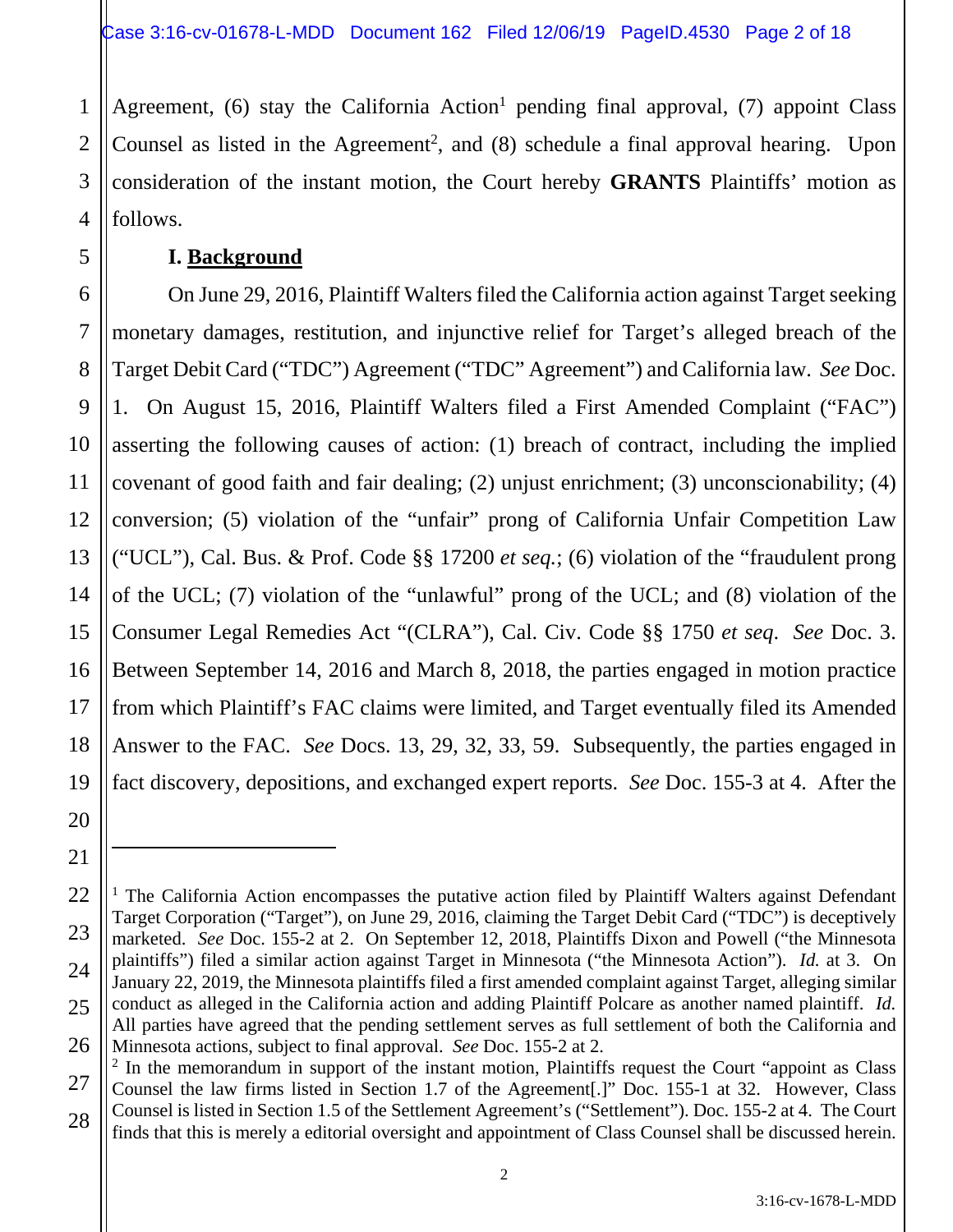1 2 close of discovery, Target filed a motion for summary judgment, and Plaintiff filed a motion for class certification.<sup>3</sup> Docs. 90, 98.

3 4 On September 12, 2018, Plaintiffs Powell and Dixon commenced the Minnesota Action.

6 9 10 In both actions, Plaintiffs allege that Target "omits and misrepresents the risks of using the TDC," resulting in cardholders suffering significant fee penalties when the checking account linked to their TDC has insufficient funds. Doc. 155-1 at 9. Plaintiffs further allege that the TDC card agreements fail to properly describe how the TDC operates on a slower Automated Clearinghouse Network ("ACH Network"), unlike other debit card networks, causing customers to incur fees for insufficient funds as the TDC does not transmit requests to consumers' banks for days after a purchase. *Id.* 

 On March 14, 2019, the Parties mediated both actions in Los Angeles, California. *See* Doc. 155-3 at 5. Although the Parties did not settle that day, the progress made during mediation laid the foundation to facilitate the Parties reaching settlement after several weeks of negotiation. *See id*. On April 29, 2019, the parties filed a Notice of Settlement and signed the Settlement on June 18, 2019. *See* Docs. 155-2 at 22-25; 155-3 at 5.

## **II. Settlement**

 Plaintiff proposes the Settlement class be an opt-out class under Rule 23(b)(2) and (3) of the Federal Rules of Civil Procedure with the following definition:

All TDC holders in the United States who, within the Class Period, incurred at least one [Returned Payment Fee ("RPF")] RPF in connection with their TDC, that was not refunded or waived.

22 23 Doc. 155-2 at 6. The Settlement defines the Class Period as the period between June 29, 2012 and the date this order is filed. *Id.* at 4.

 The Settlement has a total cash value of \$8,222,330, consisting of the Cash Settlement Amount of \$5,000,000 payable by Target to establish the Settlement Fund and

26 27 28

5

7

8

11

12

13

14

15

16

17

18

19

20

21

24

<sup>3</sup> Upon the filing of the instant motion, the Court denied as moot both motions. *See* Doc. 156.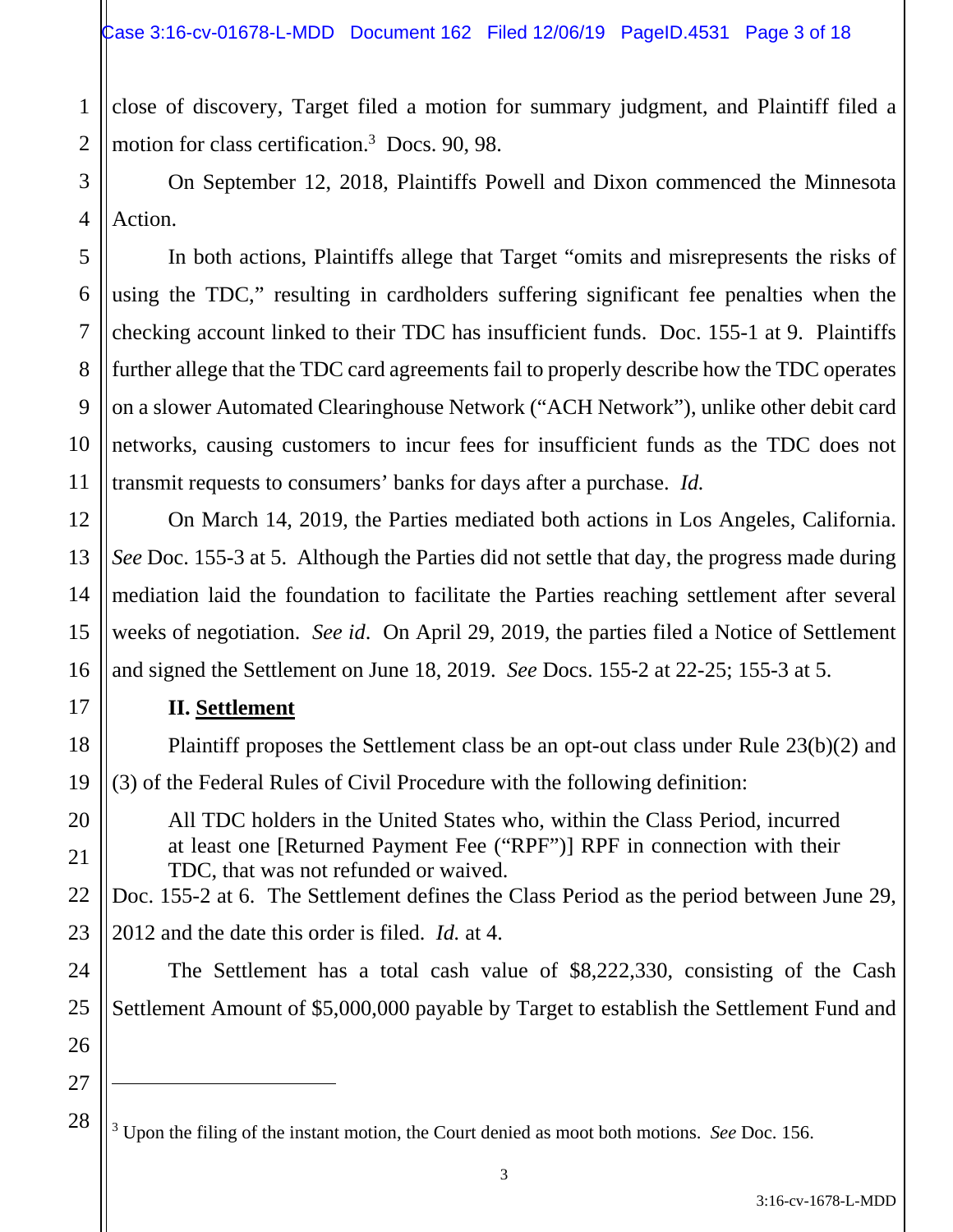1

2

5

7

11

14

15

16

17

18

19

20

21

22

23

24

25

26

27

3 4 6 8 9 10 12 13 the Debt Reduction Cash Amount of \$3,222,330. *See* Docs. 155-1 at 12; 155-2 at 4. The Cash Settlement is earmarked to pay: (1) Settlement Class Member Cash Payments; (2) any Court awarded attorneys' fees and litigation costs; (c) any Court awarded Class Representative Service Awards; and any Administrative Costs. *See* Doc. 155-2. Settlement class members will not have to submit claims to receive benefits under the Settlement. Doc. 155-1 at 12. Instead, the Settlement Administrator will automatically distribute Settlement Class Member Cash Payments<sup>4</sup> and Debt Reduction Cash Amounts<sup>5</sup> to the Settlement Class. *Ibid.* To the extent any funds remain in the Settlement Fund Account after the distributions, those funds will: "(a) be distributed to Settlement Class Members who cashed their checks via a secondary distribution, if economically feasible; or (b) through a residual *cy pres* program benefitting the National Endowment for Financial Education." Doc. 155-1 at 13; *see* doc. 155-2 at 15. Under no circumstance will the funds revert to Target, except where the Settlement is terminated according to its terms. *Id.*

 The Settlement Agreement also provides three forms of non-monetary relief. First, "Target agrees not to implement or assess RFP [*sic*] or any equivalent fee, in connection with TDC transactions that are less than \$7.00, for a period of two years[.]" *See* Doc. 155- 2 at 7. Second, "Target agrees that any RFP [*sic*] charged will be the lesser of the RFP [*sic*] as disclosed by the TDC Agreement or the amount of the TDC transaction that was returned unpaid, for a period of two years[.]" *Ibid.* Third, the Parties will collaborate until final approval of the Settlement to inform TDC holders about how use of the TDC could cause RPFs due to non-sufficient funds or overdraft fees from the customer's banking institution(s). *Ibid*.

<sup>&</sup>lt;sup>4</sup> "[T]he Net Settlement Fund will be divided by the number of Settlement Class Members who paid at least one RPF that was not refunded or waived." Doc. 155-1 at 12.

<sup>28</sup> <sup>5</sup> "The Debt Reduction Cash Amount shall be used by Target to make Debt Reduction Payments toward the outstanding balance on the Settlement Class Member's TDC account in an amount of 25% of the first RPF that was assessed not paid. Doc. 155-1 at 12.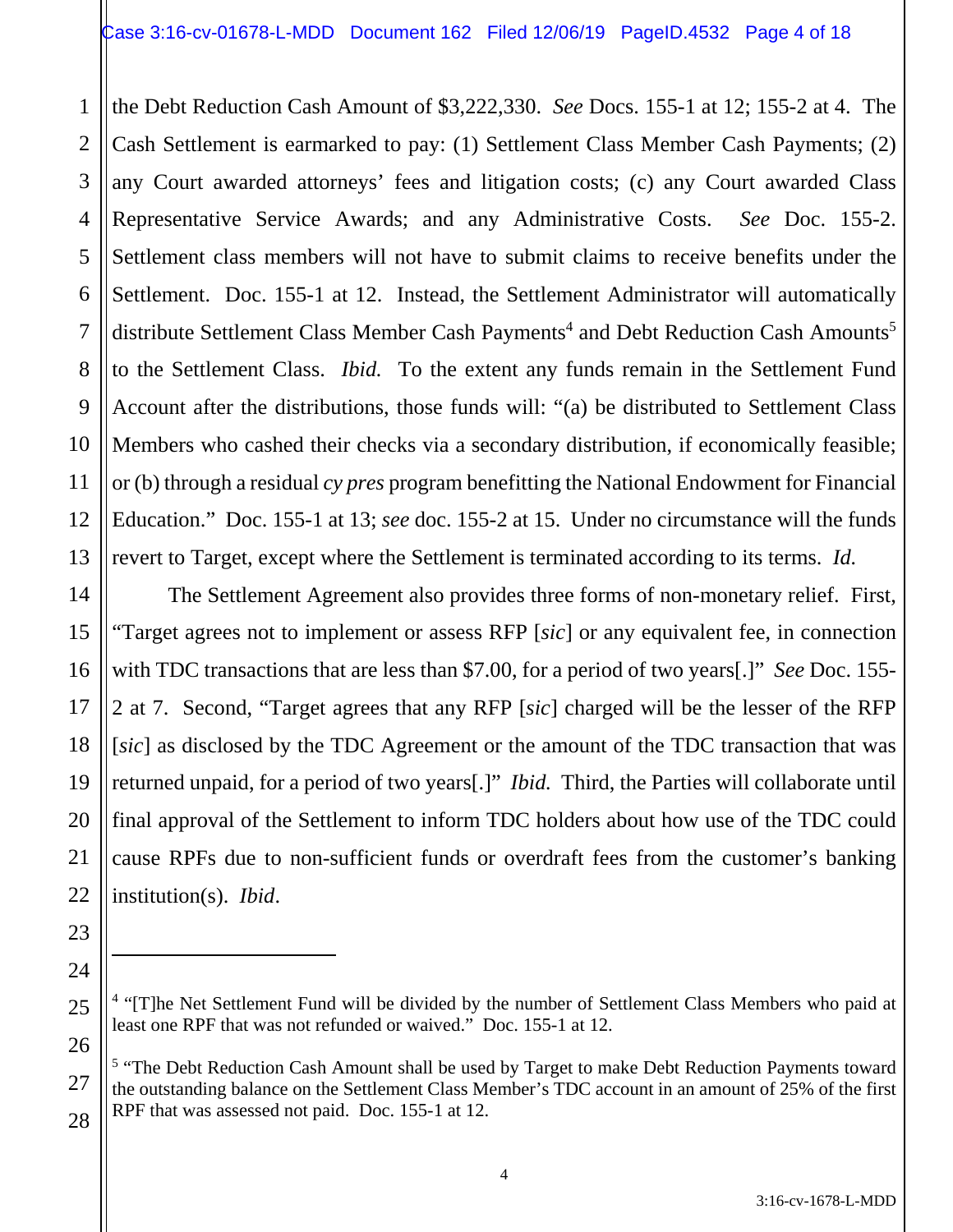## **III. Legal Standard**

1

2 3 4 5 6 7 8 9 10 11 12 13 14 15 16 "[I]n the context of a case in which the parties reach a settlement agreement prior to class certification, courts must peruse the proposed compromise to ratify both the propriety of the certification and the fairness of the settlement." *Staton v. Boeing Co.*, 327 F.3d 938, 952 (9th Cir. 2003). The Court first weighs whether the proposed class meets the certification requirements and next whether the proposed settlement is "fundamentally fair, adequate, and reasonable." *Id.* Rule 23(a) provides the four perquisites for class certification: (1) numerosity; (2) commonality; (3) typicality; and (4) adequacy. Fed. R. Civ. P. 23(a). Under Rule 23(b)(3), a class action can exist if "the court finds the questions of and fact common to class members predominate over any questions affecting only individual members, and that a class action is superior to other available methods of fairly and efficiently adjudicating the controversy." Fed. R. Civ. P. 23(b)(3). A class action can also be maintained under Rule 23(b)(2) if "the party opposing the class has acted or refused to act on grounds that apply generally to the class, so that final injunctive relief or corresponding declaratory relief is appropriate respecting the class as a whole[.]" Fed. R. Civ. P. 23(b)(2).

 Additionally, the proposed settlement must be fair, consistent with counsel's fiduciary obligations to the class, and not the product of collusion, even if the proposed terms are not ideal. *Hanlon v. Chrysler Corp.*, 150 F.3d 1011, 1027 (9th Cir. 1998). A court must balance the following factors in evaluating a proposed settlement:

[T]he strength of the plaintiffs' case; the risk, expense, complexity, and likely duration of further litigation; the risk of maintaining class action status throughout the trial; the amount offered in settlement; the extent of discovery completed and the stage of the proceedings; the experience and views of counsel; the presence of a governmental participant; and the reaction of the class members to the proposed settlement. *Id.* at 1026 (citations omitted).

25 / / /

/ / /

26

17

18

19

20

21

22

23

- 27 / / /
- 28  $///$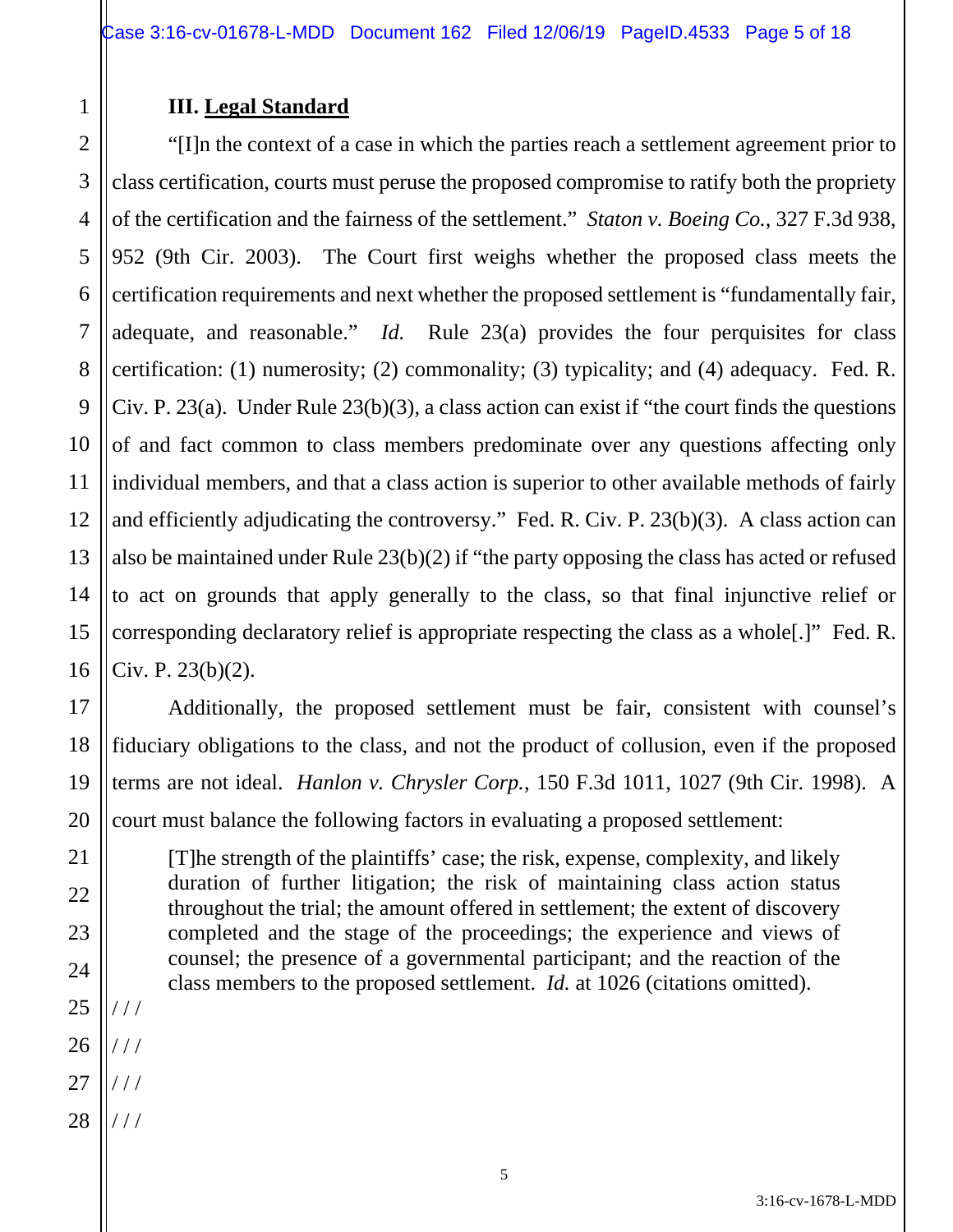#### **IV. Discussion**

## **A. Class Certification**

When evaluating a class action settlement, courts must pay "undiluted, even heightened attention" to the class certification requirements. *Amchem Prods., Inc. v. Windsor*, 521 U.S. 591, 620 (1997).

#### 1. Numerosity

If "the class is so large that joinder of all members is impracticable[,]" the numerosity requirement is satisfied. Fed. R. Civ. P.  $23(a)(1)$ . Here, the numerosity requirement is satisfied as the proposed Settlement Class consists of thousands of TDC holders and joinder of all class members is impracticable.

1

2

3

# 2. Commonality

"The crux of . . . commonality [is] the rule requiring a plaintiff to show that 'there are questions of law or fact common to the class.'" *Wal-Mart Stores, Inc. v. Dukes*, 564 U.S. 338, 349 (2011). The common contention "must be of such a nature that it is capable of classwide resolution—which means that determination of its truth or falsity will resolve an issue that is central to the validity of each one of the claims in one stroke." *Id.* at 350. Plaintiffs point out the following questions of law and fact common to the class: (1) whether Target's TDC processing practices violate the TDC Agreement; and (2) whether the TDC Agreement and allegedly deceptive TDC marketing injured all Settlement Class members through imposition of RPFs. Doc. 155-1 at 30. The Court finds that determination of the truth or falsity of Target's TDC processing or marketing mechanisms would necessarily determine the validity of these questions for each class member. Accordingly, the commonality requirement is satisfied.

3. Typicality

Typicality requires "the claims or defenses of the representative parties [to be] typical of the claims or defenses of the class[.]" Fed. R. Civ. P. 23(a)(3). The Ninth Circuit has found the typicality requirement satisfied when the named plaintiffs do not set forth different claims or subject a defendant to setting forth unique defenses from those brought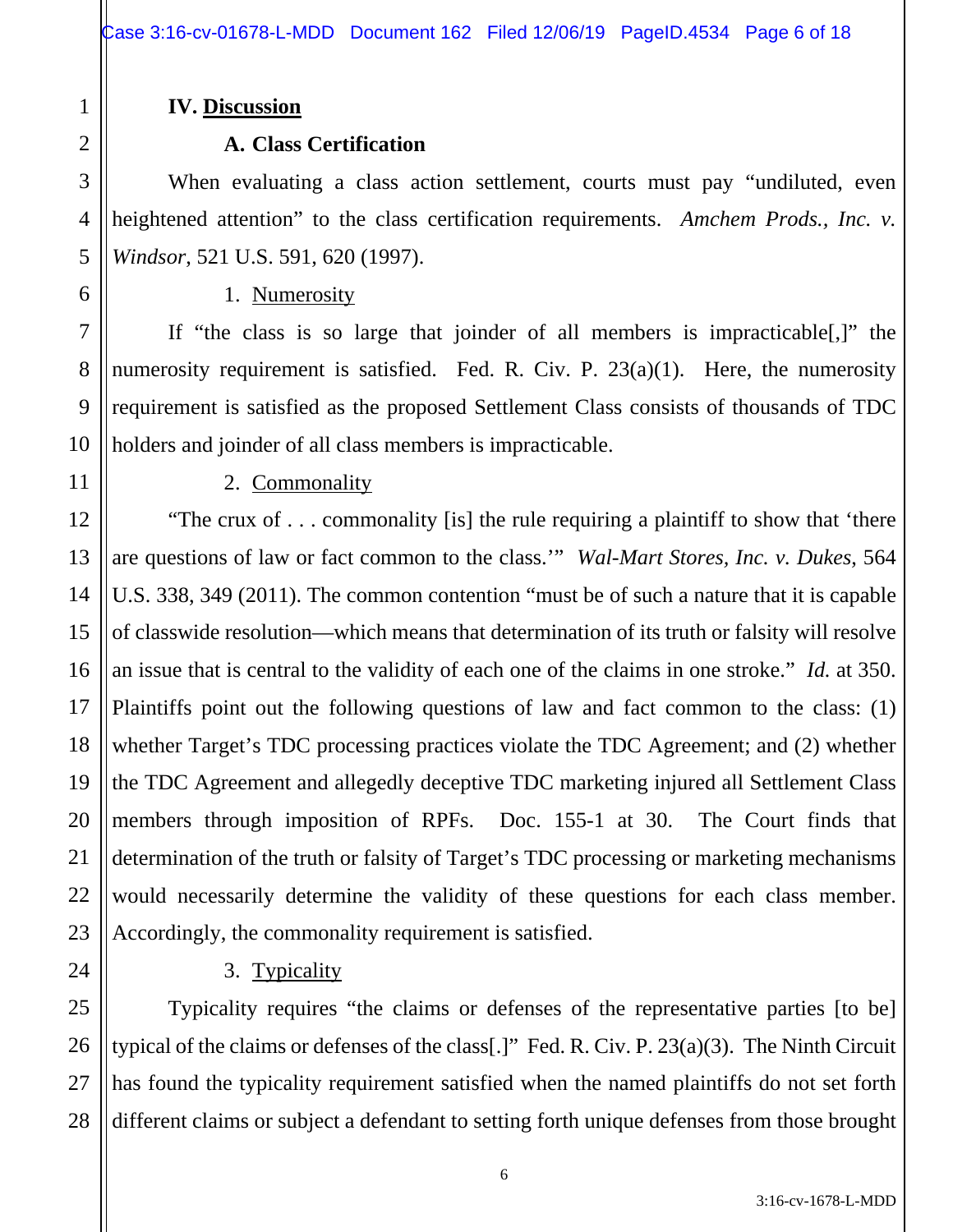2 3 4 5 6 by any other class member. *See e.g., Kayes v. Pacific Lumber Co.*, 51 F.3d 1449, 1463 (9th Cir. 1995). Plaintiffs contend the typicality requirement is satisfied because "[The named] Plaintiffs' claims are reasonably coextensive with those of the absent [class] members[.]" Doc. 155-1 at 30. The Court agrees, and, moreover, the named plaintiffs here suffered the same injuries due to the same practices as the absent class members. As such, the typicality requirement is satisfied.

#### 4. Adequacy

Adequacy evaluates whether "the representative parties will fairly and adequately protect the interests of the class." Fed. R. Civ. P. 23(a)(4). A named plaintiff adequately represents a class if the plaintiff "does not have conflicts of interest with the proposed class" and is "represented by qualified and competent counsel." *See Wal-Mart Stores, Inc.*, 564 U.S. at 350 n.5. Here, the Court agrees with Plaintiffs' contention that their interests coexist with the absent class members in that both have the same interest in the Settlement's relief, relief from TDC fees. The Court also finds that class counsel is competent due to class counsel's purported experience in litigation, certification, trial and settlement of nationwide class action cases. *See* Doc. 155-3 at 3. Accordingly, the adequacy requirement is satisfied.

Therefore, Plaintiffs satisfied each Rule 23(a) class certification prerequisite.

1

7

8

9

10

11

12

13

14

15

16

17

18

19

20

21

22

23

## 5. Type of Class Action

Plaintiff contend that certification is appropriate here because "questions of law or fact common to members of the Settlement Class predominate over any questions affecting only individual members," and the superior method of fairly and efficiently adjudicating the action is through class action. Doc. 155-1 at 31 (citing Fed. R. Civ. P. 23(b)(3)).

24 25 26 27 28 Predominance weighs "whether proposed classes are sufficiently cohesive to warrant adjudication by representation." *Hanlon v. Chrysler Corp.*, 150 F.3d 1011, 1022 (9th Cir. 1998). "Rule  $23(b)(3)$  requires a showing that questions common to the class predominate." *Amgen, Inc. v. Connecticut Retirement Plans and Trust Funds*, 568 U.S. 455, 459 (2013). The predominance requirement is satisfied as questions of fact and law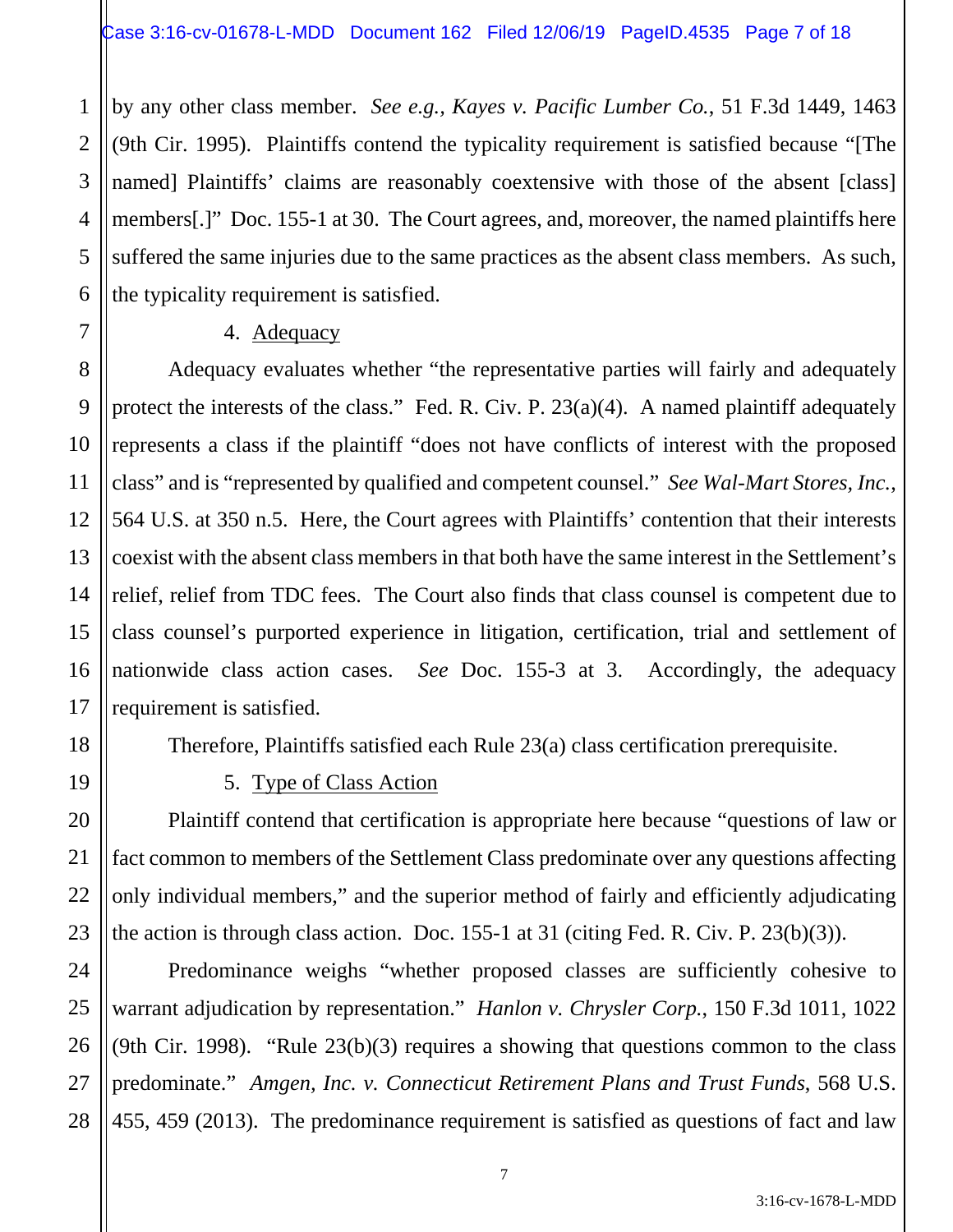1 2 3 4 5 6 7 common to the Settlement Class, such as class members' contractual relationship with Target via the TDC Agreement or Target's liability for the RPF fees, outweigh any individual issues that may arise. Despite Plaintiffs' failure to assert any viable contention that class action is superior to other available methods, it plainly evident to the Court that class action is the superior method for fair and efficient adjudication here. *See* Doc. 155- 1 at 31-32; Fed. R. Civ. P. 23(b)(3)(A)-(D). As such, the Court could certify the Settlement Class under Rule 23(b)(3).

8 9 10 11 12 13 14 15 16 17 18 19 20 Notwithstanding, Plaintiffs also pursued conditional certification under Rule  $23(b)(2)$ . A class action can be maintained under Rule  $23(b)(2)$  if "the party opposing the class has acted or refused to act on grounds that apply generally to the class, so that final injunctive relief or corresponding declaratory relief is appropriate respecting the class as a whole[.]" Fed. R. Civ. P. 23(b)(2). Rule 23(b)(2)'s requirements "are unquestionably satisfied when members of a putative class seek uniform injunctive or declaratory relief from policies or practices that are generally applicable to the class as a whole. *Parsons v. Ryan*, 754 F.3d 657, 688 (9th Cir. 2014) (citation omitted). The Court finds that the imposition of and relief from Target's RPF fees related to its TDC is ground that applies generally to the class. Here, the Parties have agreed that Target will change its business practices as it pertains to RPFs associated with its TDC in a manner which applies uniformly to the Settlement Class. As such, Rule 23(b)(2) is satisfied and the Court certifies the class under this rule.

For the above-mentioned reasons, the Settlement Class defined as "All TDC holders in the United States who, within the Class Period, incurred at least one RPF in connection with their TDC, that was not refunded or waived<sup>[]"</sup> is certified for settlement purposes.

24

21

22

23

## **B. Settlement Terms**

25 26 27 28 The Ninth Circuit maintains a "strong judicial policy" that favors the settlement of class actions. *Class Plaintiffs v. City of Seattle*, 955 F.2d 1268, 1276 (9th Cir. 1992). The court's responsibility at the preliminary approval stage is to determine whether the settlement falls "within the range of possible approval." *See* Manual for Complex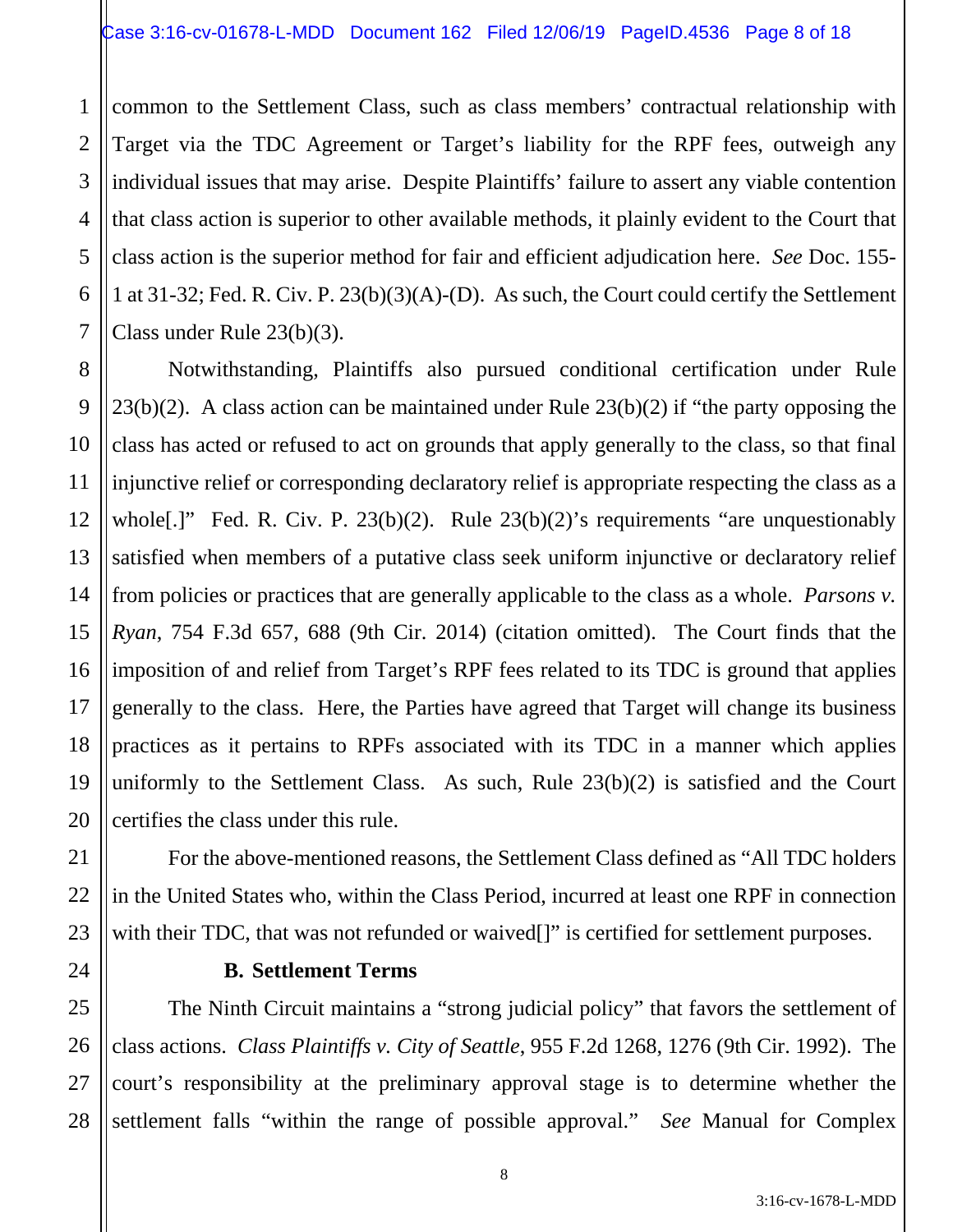1 2 3 4 5 6 Litigation, Fourth § 21.632 (FJC 2004). If "the proposed settlement appears to be the product of serious, informed, non-collusive negotiations, has no obvious deficiencies, does not improperly grant preferential treatment to class representatives or segments of the class, and falls within the range of possible approval[,]" then preliminary approval the settlements should granted. *In re Tableware Antitrust Litig.*, 484 F.Supp.2d 1078, 1079 (N.D. Cal. 2007) (quoting Manual for Complex Litigation, Second § 30.44 (FJC 1985)).

7

8

9

10

11

12

13

14

15

16

17

18

19

20

21

22

23

24

25

26

27

28

## 1. Product of Non-collusive Negotiations

"Settlements reached with the help of a mediator are likely non-collusive." *Barbosa v. MediCredit, Inc.*, at \*6 (C.D. Cal. May 1, 2015) (citing *Satchell v. Fed. Express Corp.*, 2007 WL 1114010, at \*4 (N.D. Cal. Apr. 13, 2007) ("The assistance of an experienced mediator in the settlement process confirms that the settlement is non-collusive.")). The Parties here engaged in formal mediation before an experienced mediator for a full day, after completing discovery. The Parties thereafter continued their settlement discussions for several weeks, following mediation, with the mediator's assistance. As such, the Court finds that this settlement was the product of arm's-length negotiation. Accordingly, the Court finds this factor weighs in favor of approval.

## 2. No Obvious Deficiencies

"[S]ettlement avoids the risks of extreme results on either end, *i.e.*, complete or no recovery. Thus, it is plainly reasonable for the parties at this stage to agree that the actual recovery realized, and risks avoided here outweigh the opportunity to pursue potentially more favorable results through full adjudication." *Dennis v. Kellogg Co.*, 2013 WL 6055326, at \*3 (Nov. 14, 2013). The Court concludes that no obvious deficiencies to the settlement exists here. The Settlement includes monetary relief of a \$5,000,000 cash fund and \$3,222,230 in debt reduction funds and non-monetary relief consisting of modification of TDC disclosures, an increase in minimum transaction amount before assessing an RPF, and a commitment that RPFs will not exceed the transaction mount that incurred the fee. *See* Doc. 155-2 at 7. Depending on the damages model referenced, Plaintiffs contend the \$5,000,000 cash settlement alone provides the Settlement Class approximately 20%-40%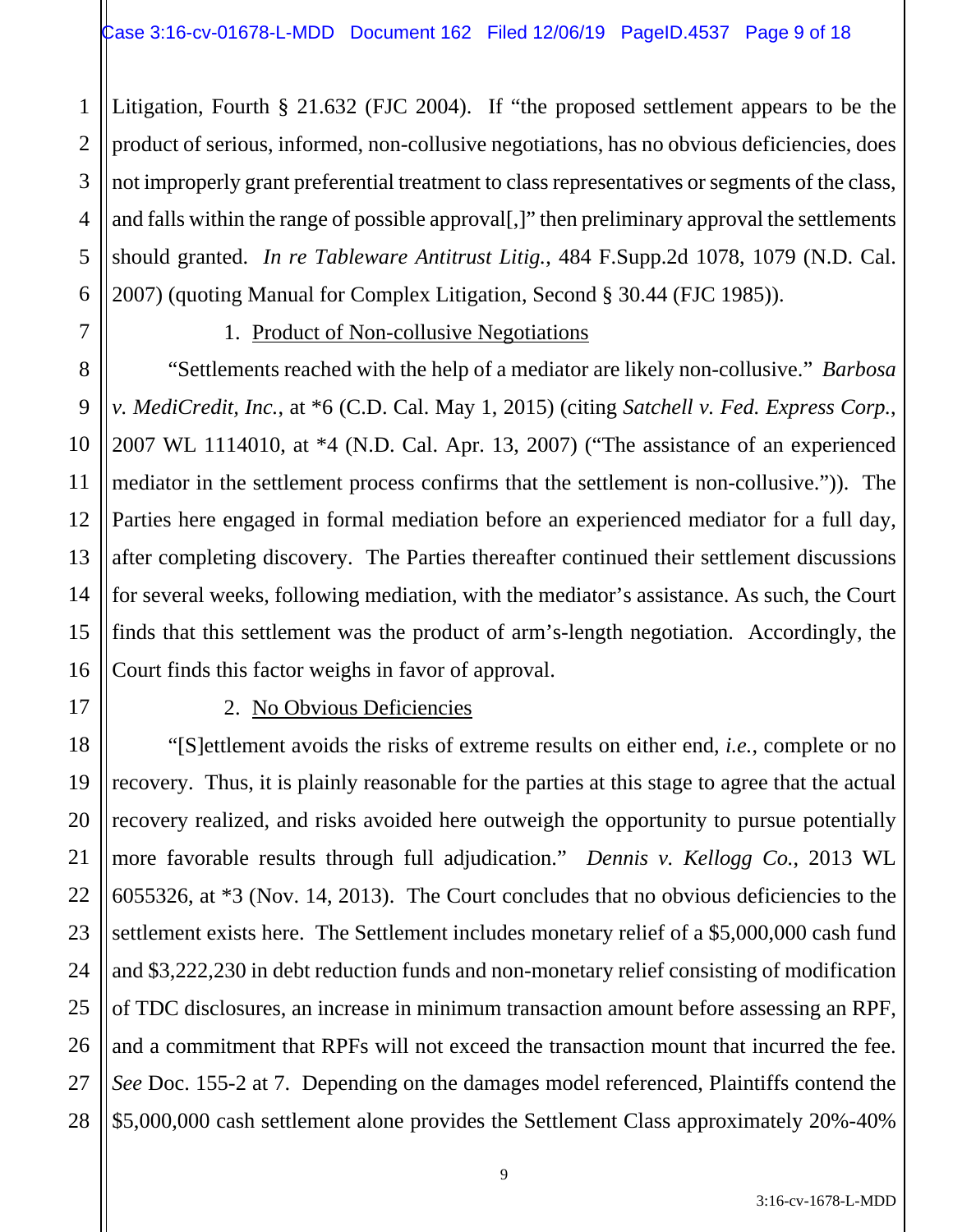of their probable damages, without the attendant risk of further litigation. Doc. 155-1 at 23. The Parties agree that settlement prevails over the risk of continued litigation. *See* Doc. 155-3 at 7-8. Continued litigation could prove to be difficult, expensive, time consuming, and possibly fruitless as motions for class certification and summary judgment were contested and pending prior to settlement. Thus, this factor tilts in favor of approval.

1

2

3

4

5

6

7

8

9

11

12

13

14

15

17

18

19

20

21

22

#### 3. No Preferential Treatment

10 16 "Although [the Ninth Circuit] ha[s] approved incentive awards for class representatives in some cases, [it has instructed] district courts to scrutinize carefully the awards so that they do not undermine the adequacy of the class representatives." *Radcliffe v. Experian Solutions Inc.*, 715 F.3d 1157, 1163 (9th Cir. 2013) (reversing the district court's class action settlement approval). In *Radcliffe*, the court questioned, but did not determine, "whether class representatives could be expected to fairly evaluate awards ranging from \$26 to \$750 is a fair settlement value when they would receive \$5,000 incentive awards." *Id.* at 1165. The Ninth Circuit in *In re Online DVD-Rental Antitrust Litigation*, 779 F.3d 934 (9th Cir. 2015) revealed that it examines the following factors when evaluating incentive awards: "the number of named plaintiffs receiving incentive payments, the proportion of the payments relative to the settlement amount, and the size of each payment." *Id.* at 947 (citing *Staton v. Boeing Co.*, 327 F.3d 938, 977 (9th Cir. 2003)).

Here, the class representative service awards amounts are reasonable in light of the time, effort, and risk each class representative assumed. Plaintiff Walters will apply for an award not exceeding \$10,000<sup>6</sup>, and Plaintiffs Dixon, Powell, and Polcare will apply for an award not exceeding \$3,000. Doc. 155-1 at 15. Using the *Staton* factors, each named plaintiff is receiving an incentive award under the Settlement Agreement, the maximum amount of incentive awards, collectively, would equate to less than one percent of the total

<sup>28</sup> <sup>6</sup> In the Long Form Notice, the Parties represent that Class Counsel will request Class Representative Service award not to exceed \$7,500 for Plaintiff Walters. Doc. 155-2 at 37. The Court will evaluate the amount and reasoning supporting the request for Plaintiff Walters' Class Representative Service Award before final approval is granted.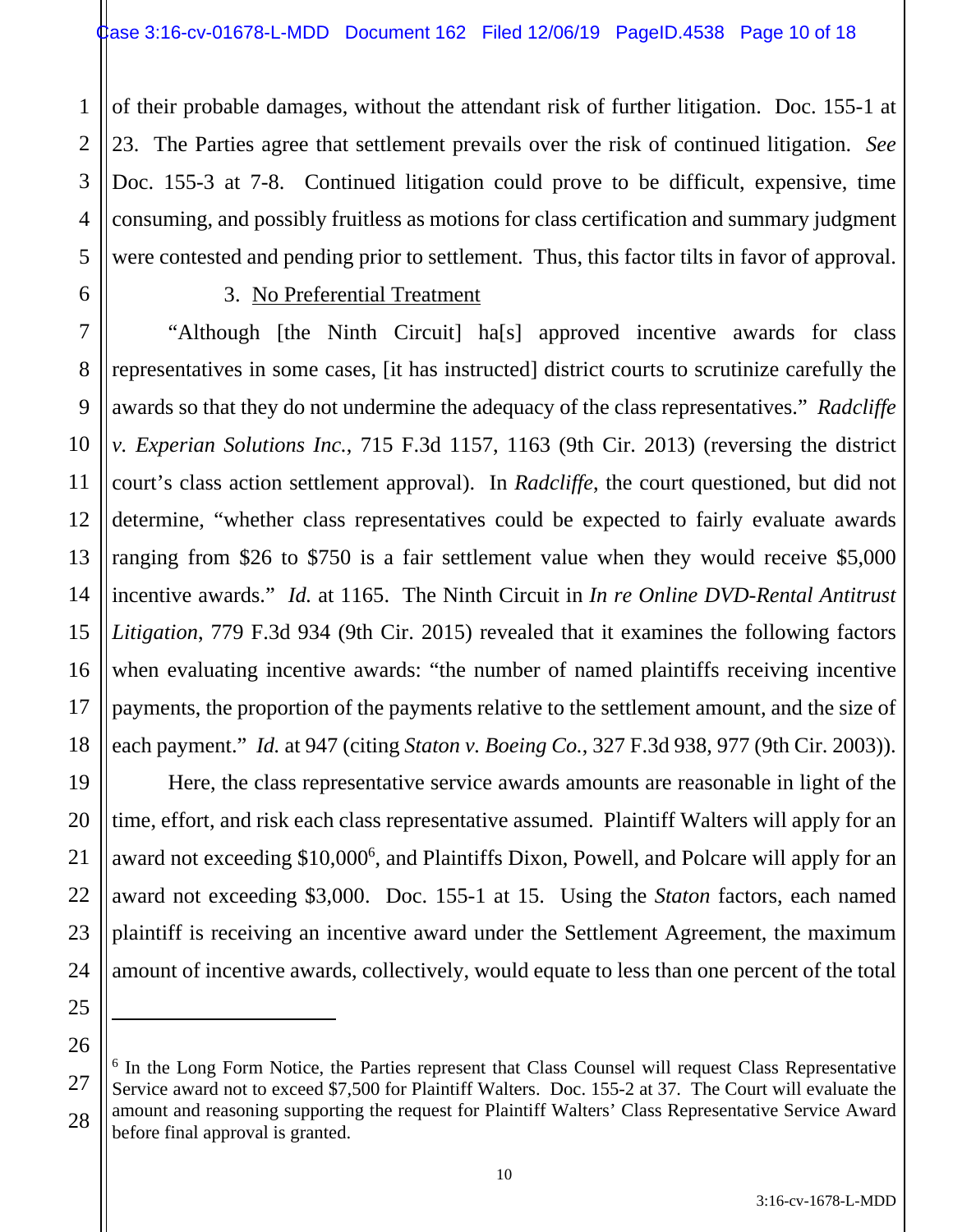1 2 3 4 5 6 7 8 9 settlement amount, and each payment is capped at a modest amount. These awards merely compensate the class representatives for the risk they assumed and the successful assistance they provided in this case. For example, the class representatives submitted to interviews with Class Counsel, located and forwarded responsive documents and information, and participated in conferences with Class Counsel. Doc. 155-3 at 6-7. Specifically, Plaintiff Walters provided discovery documents and sat for deposition. *Id.* The Court finds the class representatives adequately represent the class in light of their levels of participation in a complicated case in which the absent class members will receive favorable monetary and non-monetary relief without any effort. Accordingly, this factor favors approval.

10

11

17

21

22

23

24

25

26

27

#### 4. Effectiveness of Distribution of Class Relief

12 13 14 15 16 18 19 20 The Court finds the method of processing and distributing class-member claims is adequate. Here, the Settlement Class members do not have to submit claims to receive relief benefits because the settlement administrator will automatically distribute the Settlement Class Member Cash Payments and the Debt Relief Payments. Doc. 155-3 at 6. In fact, the Settlement Administrator will distribute the Net Settlement Fund to the Settlement Class within 30 days following the Effective Date, as contemplated in the Settlement Agreement. *Id.*; Doc. 155-2 at 4. The Settlement Administrator will mail check payments to the Settlement Class from the Net Settlement Fund. Doc. 155-2 at 13. Within 15 business days of this order, Target will provide the Settlement Administrator with the following Settlement Class members' information:

"(i) name; (ii) last known e-mail address if available; (iii) last known mailing address; (iv) TDC Account Number or some sort of unique identifier that can be used to identify each separate Settlement Class member; (v) the date and amount of the first RPF incurred by each Settlement Class member during the Class Period that has not been refunded or waived; and (vii) [*sic*] for each RPF in item number (v), an identifier that distinguishes whether the RPF was paid by the customer or remains due and owing. The Settlement Administrator shall use the data provided by Target to make the calculations required by the Settlement, and the Settlement Administrator shall share the calculations with Class Counsel."

28 Doc. 155-2 at 10 ¶ 2.5 (b).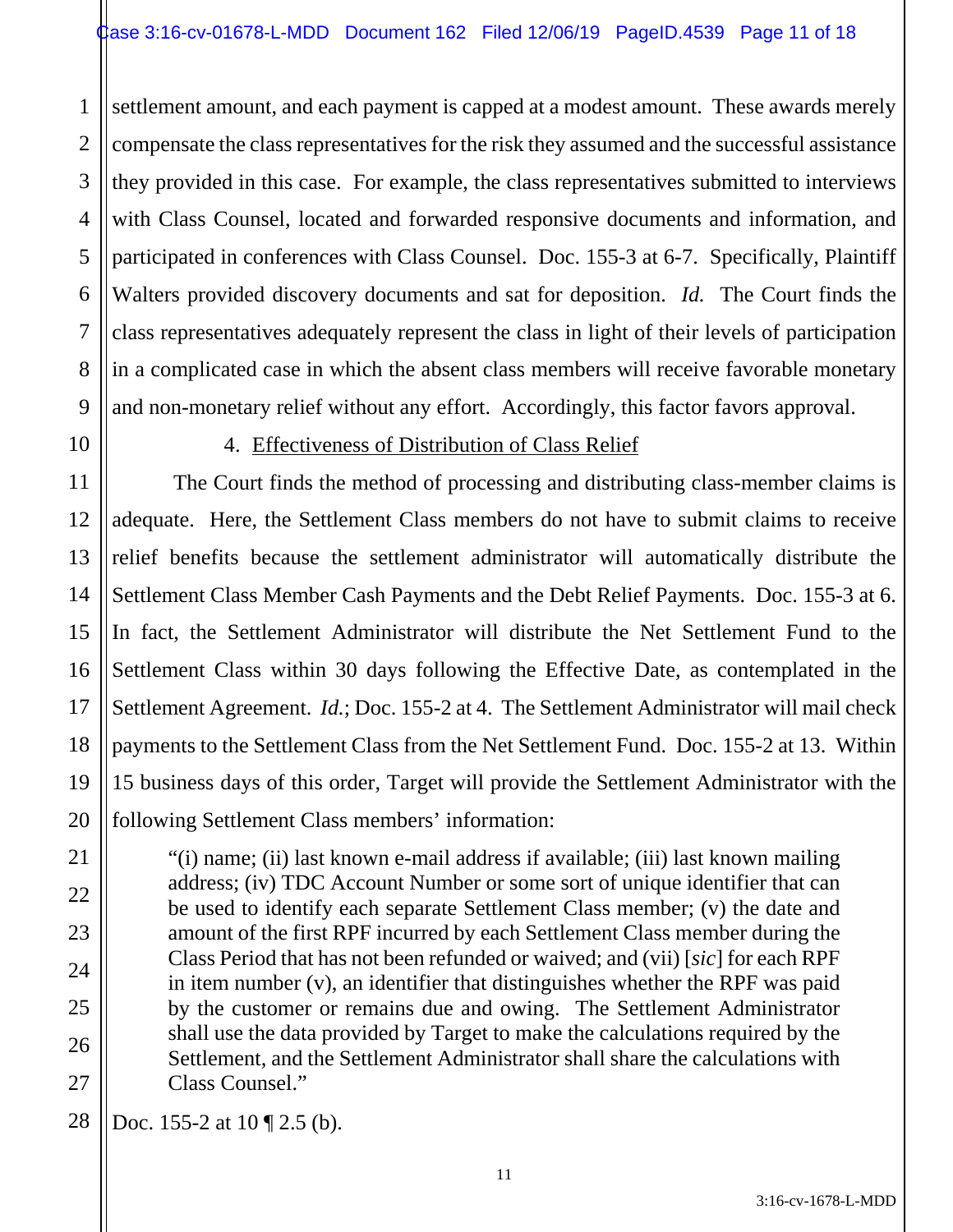1 2 3 4 5 6 7 8 9 The Settlement Agreement provides the Settlement Administrator fair and clear instructions on how to process each Settlement Class members' claim. For each class member who has paid all or part of their first RPF incurred during the Class Period, a Cash Payment will be distributed equal to that class member's *pro rata* share of the Net Settlement Fund<sup>7</sup> based on the dollar amount of the first RPF that class member paid. See *id.* at 8 ¶ 2.2(b)(5). Alternatively, for each class member who has not paid their first RPF incurred during the Class Period at the time Cash Payments are to be distributed, "the Debt Reduction Cash Amount will be used by Target to reduce such outstanding RPF by twentyfive percent  $[(25\%)]$ ." *Id.* at  $\P$  2.2(b)(6).

10 11 12 13 The Court finds the effectiveness of the proposed method for processing and distributing the class relief adequate because of its clear processing guidelines and automatic distribution to absent class members. Therefore, this consideration also favors approval.

14

15

16

17

18

19

20

21

22

23

24

25

26

27

28

## 5. Attorneys' Fee Award and Timing of Payment

In order to determine the fairness and adequacy of a settlement, "a district court must carefully assess the reasonableness of a fee amount spelled out in a class action settlement agreement." *Staton*, 327 F.3d at 963."In a certified class action, the court may award reasonable attorney's fees and nontaxable costs that are authorized by law or by the parties' agreement." Fed. R. Civ. P. 23(h). "[C]ourts have an independent obligation to ensure that the award, like the settlement itself, is reasonable, even if the parties have already agreed to an amount." *In re Bluetooth Headset Prods. Liab. Litig.*, 654 F.3d 935, 941 (9th Cir. 2011) (citations omitted).

In a common fund case, district courts may use either the percentage-of-the-fund method or the lodestar method to calculate an appropriate attorneys' fee award. *Viciano v.* 

 $7$  The Net Settlement Fund will be divided by the number of Settlement Class members who paid at least one RPF that was not refunded or waived to determine the specific Cash Payment amount. Doc. 155-1 at 12.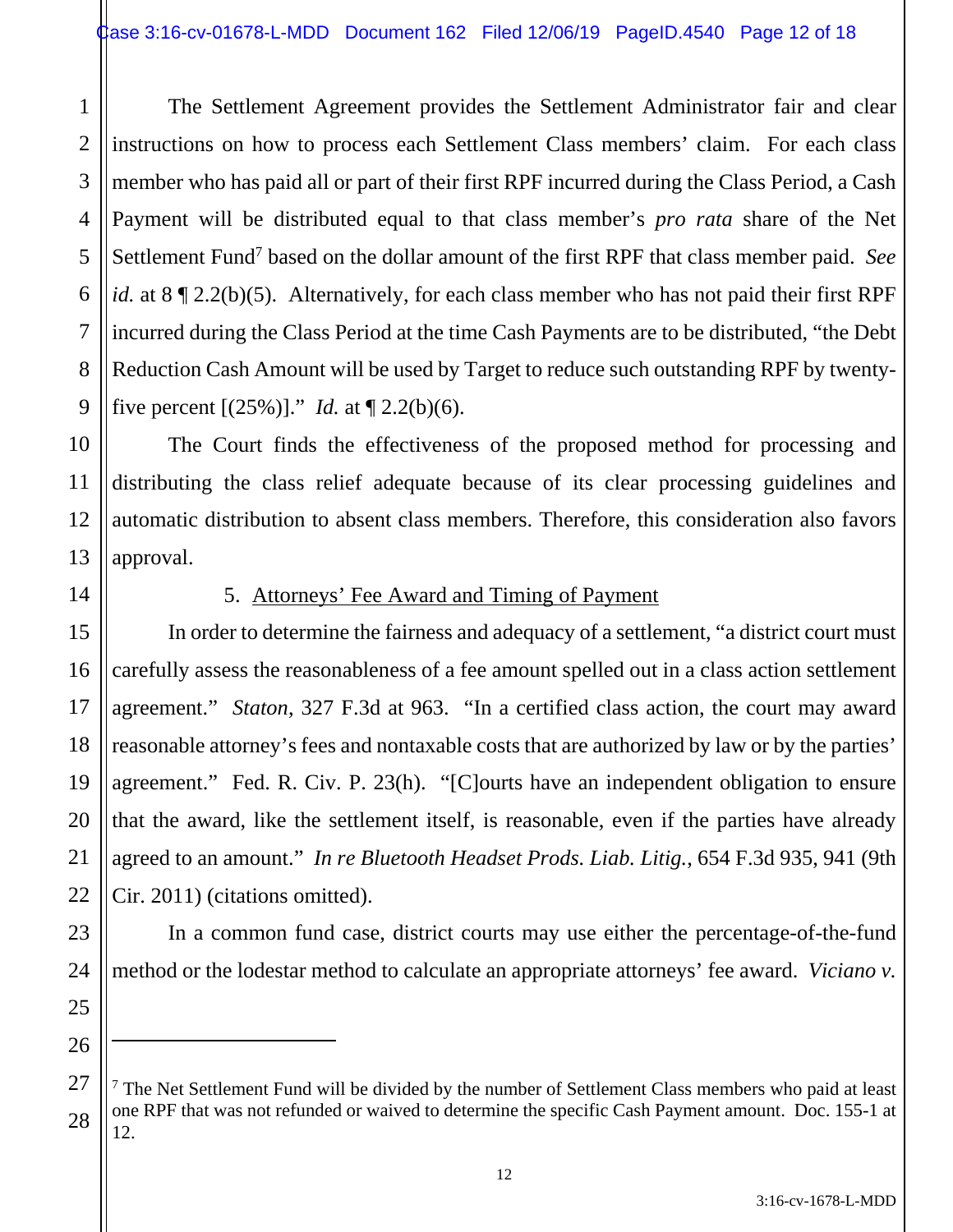1 2 3 4 5 6 7 8 9 10 11 12 13 14 15 16 17 18 19 *Microsoft Corp.*, 290 F.3d 1043, 1047 (9th Cir. 2002); *In re Wash. Pub. Power Supply Sys. Sec. Litig.*, 19 F.3d 1291, 1295 (9th Cir. 1994). "The typical range of acceptable attorneys' fees in the Ninth Circuit is 20% to 33 1/3% of the total settlement value[.]" *Vasquez v. Coast Valley Roofing, Inc.*, 266 F.R.D. 482, 491 (E.D. Cal. 2010). When applying the percentage-of-the-fund method, an attorneys' fee award of "twenty-five percent is the 'benchmark' that district courts should award." *In re Pac. Enters. Sec. litig.*, 47 F.3d 373, 379 (9th Cir. 1995) (citing *Six (6) Mexican Workers v. Ariz. Citrus Growers*, 904 F.2d 1301, 1311 (9th Cir. 1990)). Court "may adjust the benchmark when special circumstances indicate a higher or lower percentage would be appropriate." *In re Pac. Enters. Sec. Litig.*, 47 F.3d at 379 (citing *Six (6) Mexican Workers*, 904 F.2d at 1311). The following factors have been used as grounds to adjust the percentage upward or downward: (1) the results achieved; (2) the risks of litigation; (3) the skill required and the quality of the work; (4) the contingent nature of the fee; (5) the burdens carried by the class counsel; and (6) the awards in similar cases. *Monterrubio v. Best Buy Stores, LP*, 291 F.R.D. 443, 455 (E.D. Cal. 2013) (citation omitted); *Craft v. San Bernardino*, 624 F.Supp.2d 1113, 1116-17 (C.D. Cal. 2008). Any class member must be allowed an opportunity to object to the fee motion itself, aside from any objection the class member may have to the preliminary notice that such a motion will be filed. *See In re Mercury Interactive Corp. Sec. Litig.* 618 F.3d 988, 993-95 (9th Cir. 2010).

20 21 22 23 24 25 26 Under the Settlement Agreement, the Parties have agreed that Class Counsel can apply for an award from the Settlement not to exceed 30% (\$2,466,699) of the Settlement Value. Doc. 155-2 at 14. Class Counsel is also entitled to "apply for reimbursement for costs and expenses incurred in the Actions." *Ibid.* The Settlement Administrator is required to pay Class Counsel from the Settlement Fund within 10 days of the Effective under the Settlement Agreement. *Id.* at 15. The Court will scrutinize Class Counsel's request for an award of Class Counsel's attorneys' fees, costs, and expenses upon filing of the motion for final approval of class action settlement. At this point, the Court finds the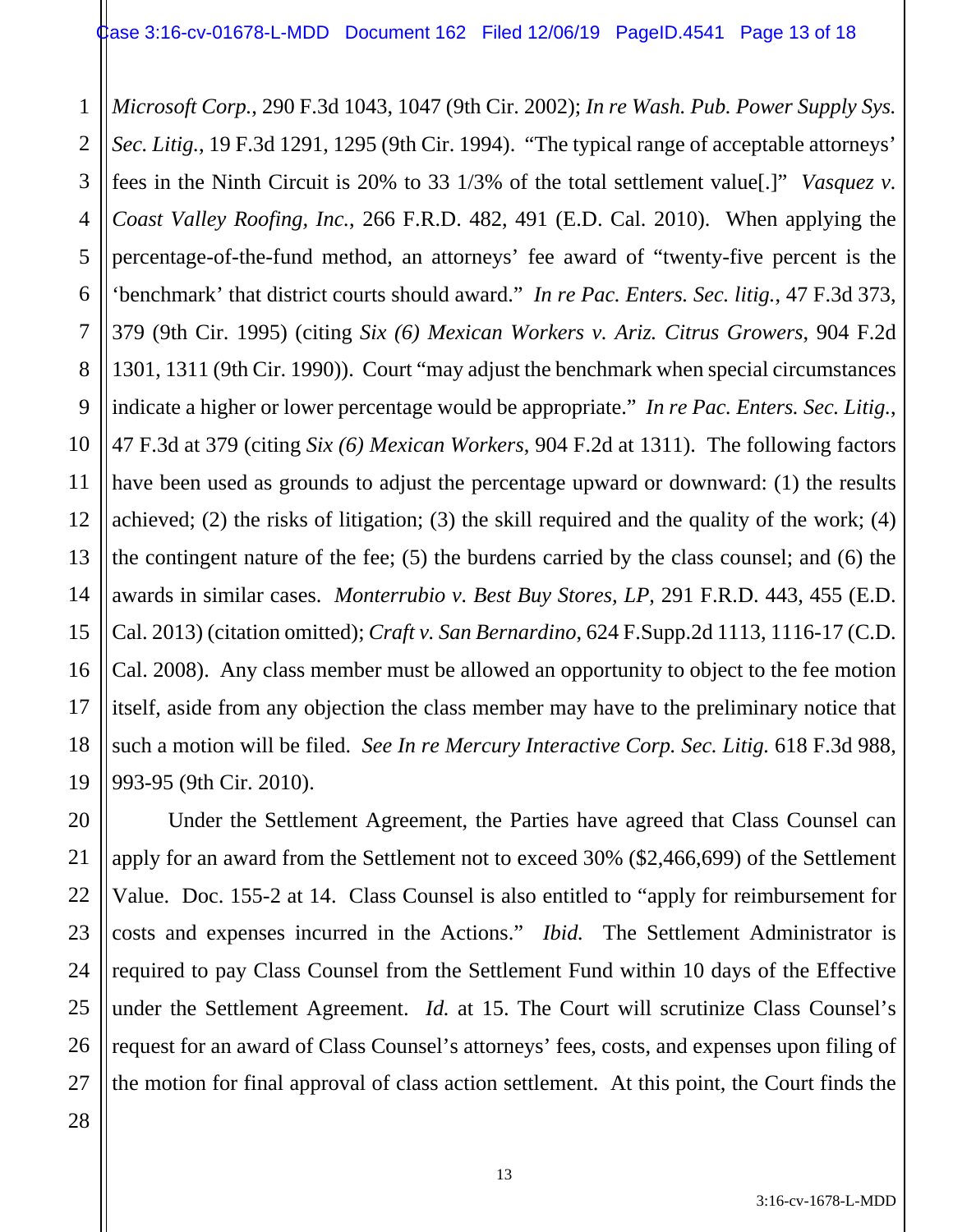1 2 Class Counsel's award provision reasonable because of its language that Class Counsel may *apply* for an award *not to exceed* 30% of the Settlement value.

3 4 Class Counsel offers no contentions about the fees it will seek at this point. Notwithstanding, the Court advises that circumstances necessitating an attorneys' fee award that exceeds the 25% benchmark are not obvious here. *See Six (6) Mexican Workers*, 904 F.2d at 1311(affirming a twenty-five percent award where "the litigation lasted more than 13 years, obtained substantial success, and involved complicated legal and factual issues"). For that reason, the Court suggests Class Counsel file a thorough fee award motion prior to the Final Approval Hearing that details the hours reasonably spent representing Plaintiffs in this action. Class Counsel must also address each of the 25% benchmark adjustment factors identified above.

#### **C. Notice Program**

For a Rule 23(b)(2) class, the court may direct appropriate notice. Fed. R. Civ. P.  $23(c)(2)(A)$ . In the class action settlement context, "[t]he parties must provide the court with information sufficient to enable it to determine whether to give notice of the proposal to the class." Fed. R. Civ. P. 23(e)(1)(A). "[T]he mechanics of the notice process are left to the discretion of the court subject only to the broad 'reasonableness' standards imposed by due process." *Grunin v. Int'l House of Pancakes*, 513 F.3d 114, 120 (8th Cir. 1975) (see citing 7A C. Wright and A. Miller, Federal Practice and Procedure, Civil s 1797 at 237  $(1972)$ .

The Court approves the Notice Program pursuant to the modifications discussed below. Here, the notice consists of three layers: (1) email notice to Settlement Class members for whom Target maintains their email addresses (Email Notice"); (2) direct mail postcard notice to all Settlement Class members for whom Target does not have an email address ("Postcard Notice"); and (3) Long Form Notice ("Long Form") containing further settlement details, available via the settlement website and via U.S. mail upon request. *See* Doc. 155-2 at 27-39. The Long Form informs each class member that they can "object to any part of the Settlement, the Settlement as a whole, Class Counsel's requests for fees and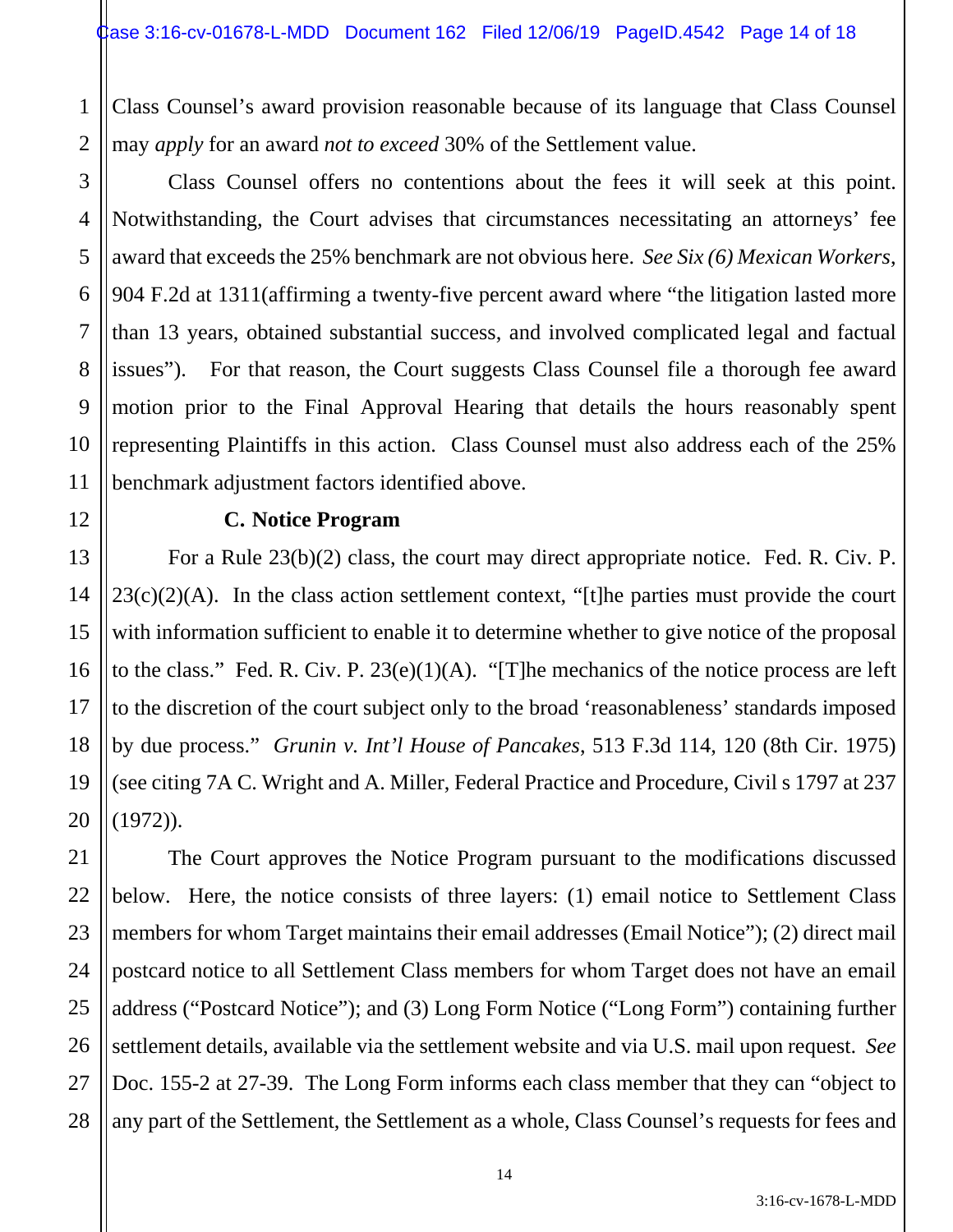1 2 3 4 5 6 7 8 9 10 11 12 13 14 15 expenses and/or Class Counsel's request for Service Awards for the Class Representatives." *See* Doc. 155-2 at 37. The Long Form and the Settlement agreement, as currently drafted, demand that any objection by a class member be made, by letter, including the following to be valid: (1) the case name and number; (2) the objector's name, address, telephone number, and signature; (3) an explanation of the nature of the objection; (4) citation to any legal authority supporting the proposed objection; (5) the number of times the objector has objected to a class action settlement in the past five years and the caption of the caption for any such case(s); (6) the name of any counsel representing the objector; and (7) a statement indicating whether the objector will appear at the Final Approval hearing. *See* Doc. 155-2 at 12, 37. However, the Court finds these objection requirements to be too onerous on a potential objector in light of the requirements set forth in Rule 23(e)(5)(A). *See* Fed. R. Civ. P. 23(e)(5)(A) ("[O]bjection must state whether it applies only to the objector, to a specific subset of the class, or to the entire class, and also state with specificity the grounds for the objection."). As such, the Court instructs the Parties to eliminate objection requirements (5) and (7) from the above-mentioned list.

16 17 18 19 20 21 22 23 24 25 26 27 28 Additionally, the Court instructs the Parties to strike, from section 15 of the Long Form, the sentence reading, "The Parties have the right to take discovery, including subpoenas and depositions, from any objector." Doc. 155-2 at 37. Upon the Court's reading, the sentence's tone and placement generates sentiments of intimidation. The Court also seeks to put the Parties and any potential objector on equal footing at this point in the litigation. As such, the Parties will not be granted an absolute right to discovery through this Notice language as it is understood that "[c]lass members who object . . . do not have an absolute right to discovery[.]" *Hemphill v. San Diego Ass'n of Realtors, Inc.*, 225 F.R.D. 616, 619 (S.D. Cal. 2005) (compiling cases). With that in mind, if a party seeks to engage in discovery related to an objection, the Parties or any objector shall file a motion for leave to engage in discovery setting forth: (1) the nature and amount of previous discovery; (2) whether there is a reasonable basis for the discovery requests; and (3) the interests of the discovery-seeking party. *Id.* at 620.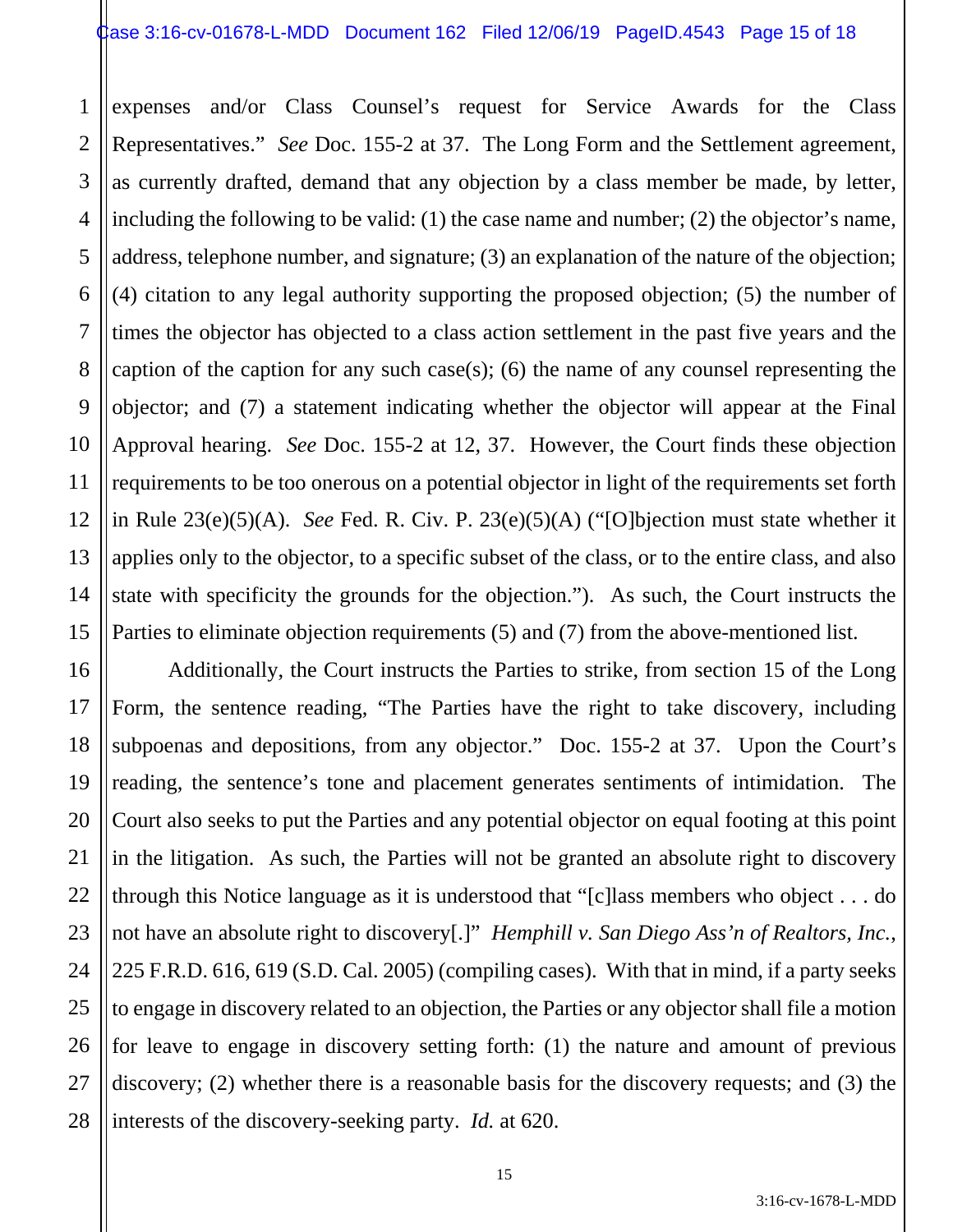1 2 3 4 5 6 7 8 9 10 11 12 13 14 Other than these modifications, the Court finds the Notice Program to be satisfactory. Upon the filing of this order, the Settlement Administrator, Epiq Systems, shall: (1) obtain from Target and Class Counsel the names, physical addresses, or email addresses of the Settlement Class members (to the extent reasonably available); (2) verify and update the addresses (to the extent necessary); (3) establish and maintain an automated toll-free telephone line for Settlement Class Members to call with settlement-related inquiries, to answer the class member's inquiries, and to accept requests for Long Forms to be sent in the mail; (4) establish and maintain a website as contemplated in the Settlement Agreement. *See* Doc. 155-2 at 10-11. As represented in the Settlement Agreement, the Notice Program shall be completed no later than 70 days after the entry of this order. Doc. 155-2 at 16. Moreover, the Settlement Administrator shall serve CAFA notice on the appropriate state and federal officials, with a compact disc containing all the documents required by 28 U.S.C. § 1715(b)(1)-(8). *See id.* at 19. Thus, this consideration weighs in favor of approval.

#### **D. Release of Claims**

"[A] federal court may release not only those claims alleged in the complaint, but also a claim 'based on the identical factual predicate as that underlying the claims in the settled class action.'" *Reyn's Pasta Bella, LLC v. Visa USA, Inc.*, 442 F.3d 741, 748 (9th Cir. 2006) (citing *Class Plaintiffs*, 955 F.2d at 1287)). "[W]hile a release need not slavishly echo the claims in the complaint, it must appropriately track and not exceed them." *Myles v. AlliedBarton Sec. Servs., LLC*, 2014 WL 6065602, at \*3 (N.D. Cal. Nov. 12, 2014) (citation omitted). The proposed releases are written in a manner such that it appears to be appropriately limited to claims arising out of the marketing of the TDC, the TDC Agreement, its fees, Target's actions alleged in the Actions, and the administration of this Settlement. This consideration weighs in favor of approval.

## **V. Conclusion**

For the reasons stated above, the Court hereby orders as follows:

15

16

17

18

19

20

21

22

23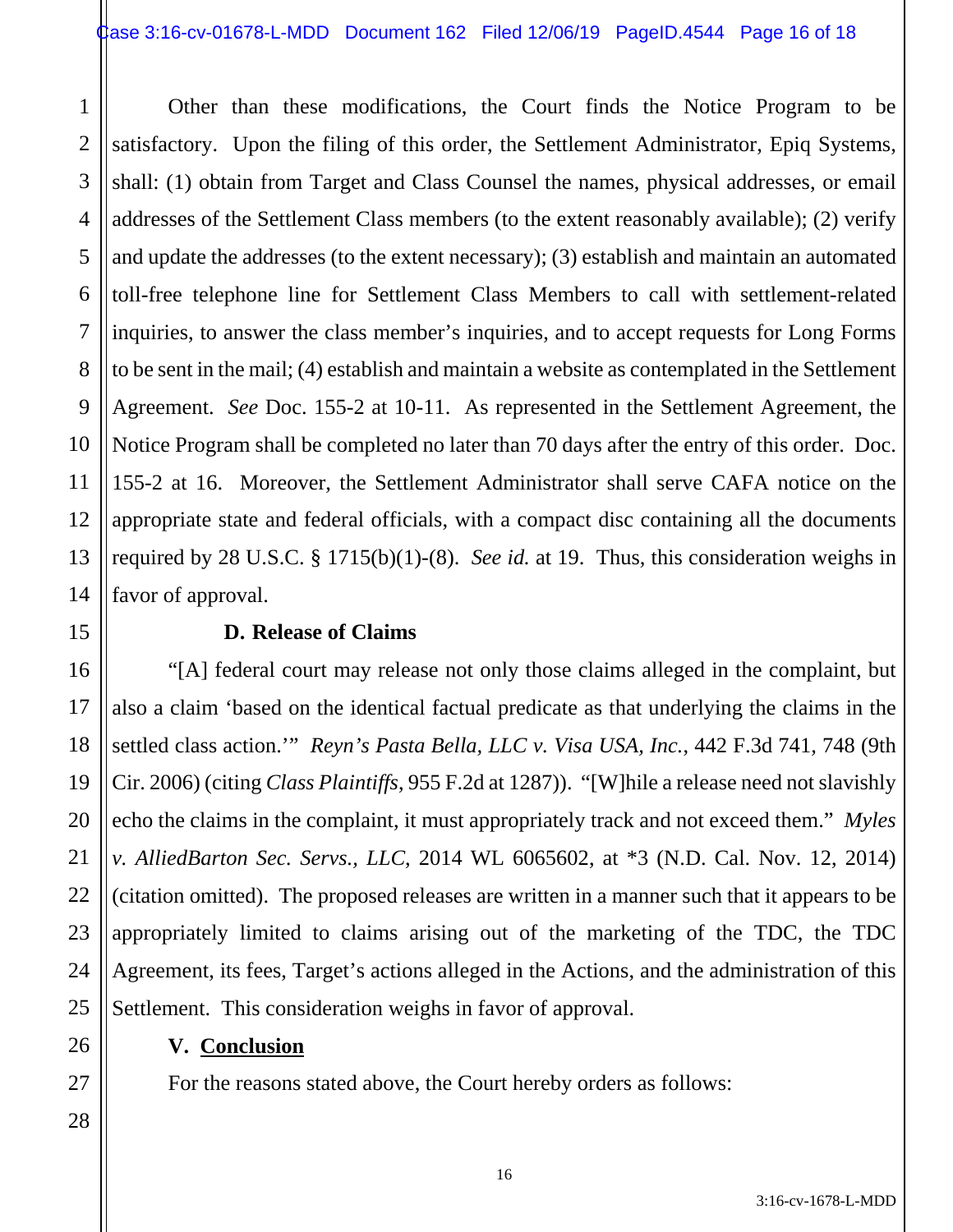1

2

3

4

5

6

7

8

9

10

11

12

13

14

15

16

17

18

19

20

21

22

23

24

25

26

27

28

- 1. The Court finds the settlement is preliminarily fair, reasonable, and adequate to the proposed class;
- 2. The following settlement class is preliminarily certified for settlement purposes under Rule 23(a) and Rule 23(b)(2):

All TDC holders in the United States who, between June 29, 2012 and **the date below**, incurred at least one RPF [Returned Payment Fee] in connection with their TDC, that was not refunded or waived.

- 3. Plaintiff James Walters is appointed as Class Representative in the California Action, and Plaintiffs Michelle Dixon, Charles Powell, and Deana Polcare are appointed as Class Representatives in the Minnesota Action;
- 4. The Notice Program is as set forth in the Settlement Agreement and modified by this order is approved, the form and content of such notices should be modified accordingly. The Court cautions the Parties to review both the Settlement Agreement and the three notices for typographical, grammatical, and punctuation errors before the Notice Program commences as the Court identified errors in review of this motion. Notwithstanding, the following schedule shall govern the filing deadlines for this settlement:
	- a. Notice shall be completed no later than **February 14, 2020**;
	- b. The Motion for Class Representative Service Awards and Fee and Expense Application shall be filed no later than **February 14, 2020**;
	- c. Absent Settlement Class Members shall opt out or object to any part of the Settlement, the Settlement as a whole, Class Counsel's requests for fees and expenses, and/or Class Counsel's Request for Service Awards for the Class Representatives, as instructed in the Settlement and Class Notices, no later than **April 17, 2020**;
	- d. The Parties' deadline to file a Motion for Final Approval of Class Action Settlement and to file a response to Absent Settlement Class Members' objections is **May 22, 2020**; and